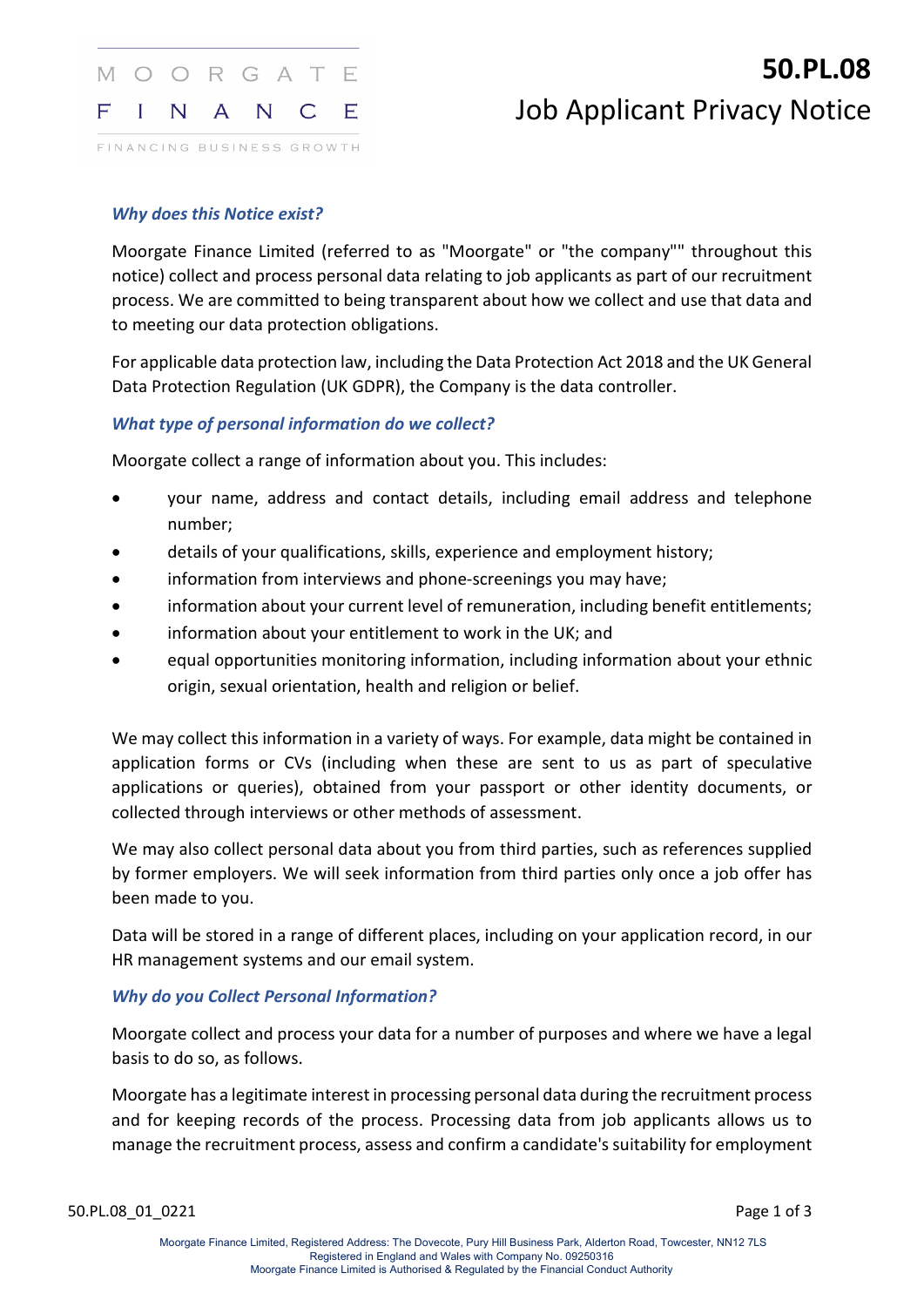#### MOORGATE  $\mathsf F$  $\mathbf{I}$ N | A N  $\mathsf{C}$ E

# **50.PL.08** Job Applicant Privacy Notice

FINANCING BUSINESS GROWTH

and decide to whom to offer a job. We may also need to process data from job applicants to respond to and defend against legal claims.

In some cases, we need to process data to ensure that we are complying with our legal obligations. For example, we are required to check a successful applicant's eligibility to work in the UK before employment starts.

Moorgate may process information about whether or not applicants are disabled so we can make reasonable adjustments for candidates who have a disability. Where we process other special categories of data, such as information about ethnic origin, sexual orientation, health or religion or belief, this is for equal opportunities monitoring purposes. Our processing of these types of data will be carried out to ensure you or us can meet our obligations or exercise our rights under law related to employment or (only where applicable) to enable us to establish, exercise or defend legal claims.

We will not use your data for any purpose other than the recruitment process of which you are a part.

## *Who has Access?*

Your information may be shared internally within the company for the purposes of the recruitment process. This includes members of the HR team, interviewers involved in the recruitment process, and managers in the business area with a vacancy.

We will not share your data with third parties, unless your application for employment is successful and an offer of employment is made. We will then share your data with former employers in order to obtain references. We may also share your data with our group companies, for business performance and other types of monitoring and management purposes and, if you are applying for a senior management position with us, we may share your data with our investors.

In addition, we may need to share your personal information with a regulator or otherwise to comply with the law.

## *How do we Protect your Data?*

Moorgate takes the security of your data seriously. We have internal policies and controls in place to ensure that your data is not lost, accidentally destroyed, misused or disclosed, and is not accessed except by our personnel in the proper performance of their duties.

## *How long do we keep your personal information for?*

If your application for employment is unsuccessful (including when you have speculatively applied to us in respect of a role which is not available), we will hold your data on file for 6 months.